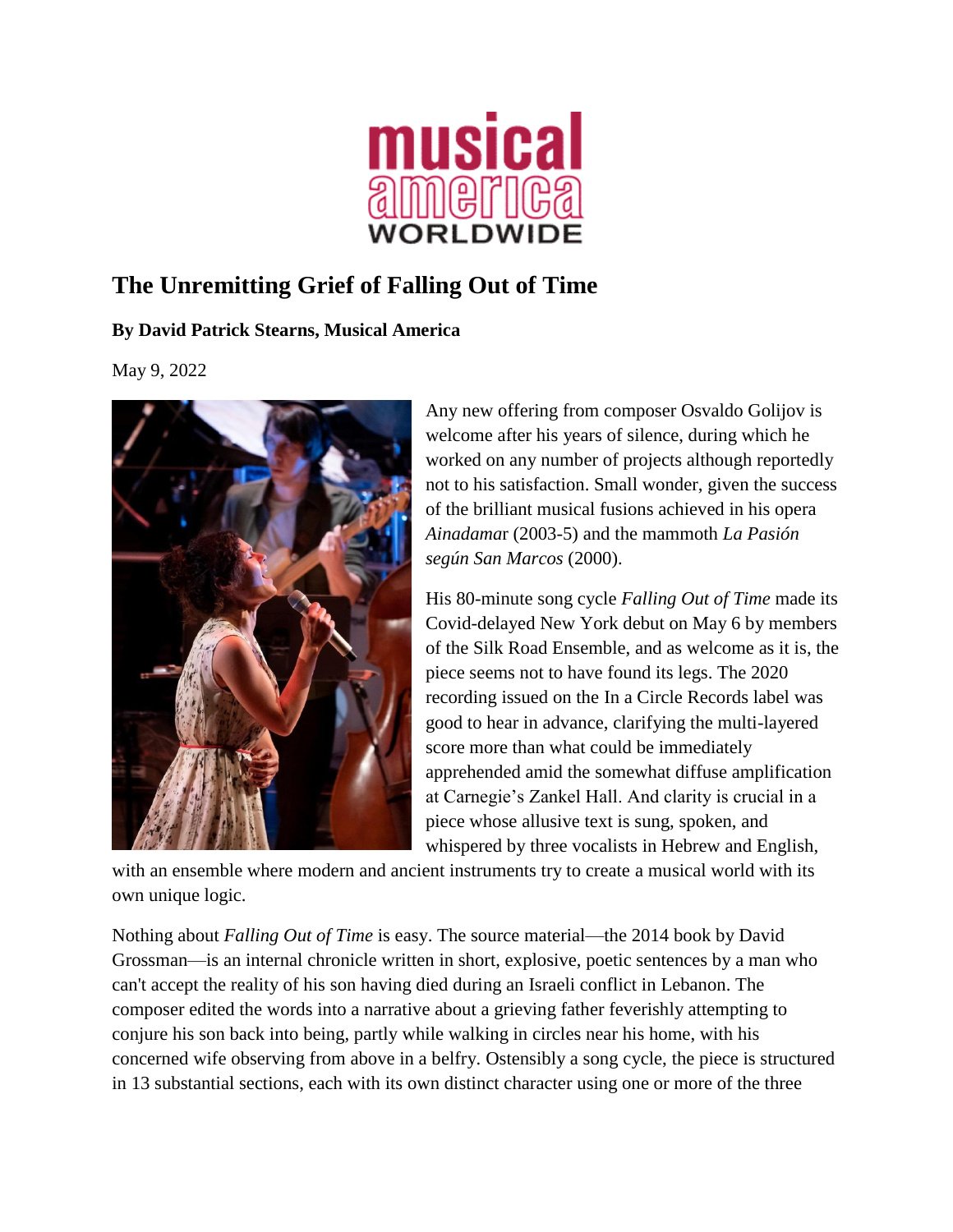vocalists. The sections often elide into each other and so are not easy to follow—perhaps appropriate for a piece that often takes place inside the mind of the protagonist.

The sound palette is diverse. Electric bass lines propel some sections almost in the fashion of rock-music riffs. The three vocalists—Biella da Costa, Nora Fischer and Yoni Rechter—were highly individual and each used vernacular techniques. Compared to their unfiltered intensity on the recording, however, they sounded dialed back.



Osvaldo Golijov's Falling Out of Time gets its Covid-delayed NY premiere at Zankel Hall

The small string section's harmonic writing can be described as a 21st-century viol consort. Adding a more vibrant edge was pipa player Wu Man, who sometimes gave extra muscle to the ensemble, but more significantly broke into plaintive solos. Perhaps the best music was in the purely instrumental sections, especially the electrifying duet played by violinist Johnny Gandelsman and Wu Man in which each player took turns with wild (though eloquent) flights of virtuosity. Slide projections by Mary Frank were appropriately stark, often showing the silhouette of a man against alternately tumultuous and barren landscapes, mostly black and white. Surtitles were included, though in such elaborate script as to require extra effort to read.

The handling of all of these elements is a testament to Golijov's constructive talents. At its most effective, the music indeed captures the kind of grief that's almost physical, the sense that you've ingested ground-up glass and that every part of you is ripping away at every other part of you.